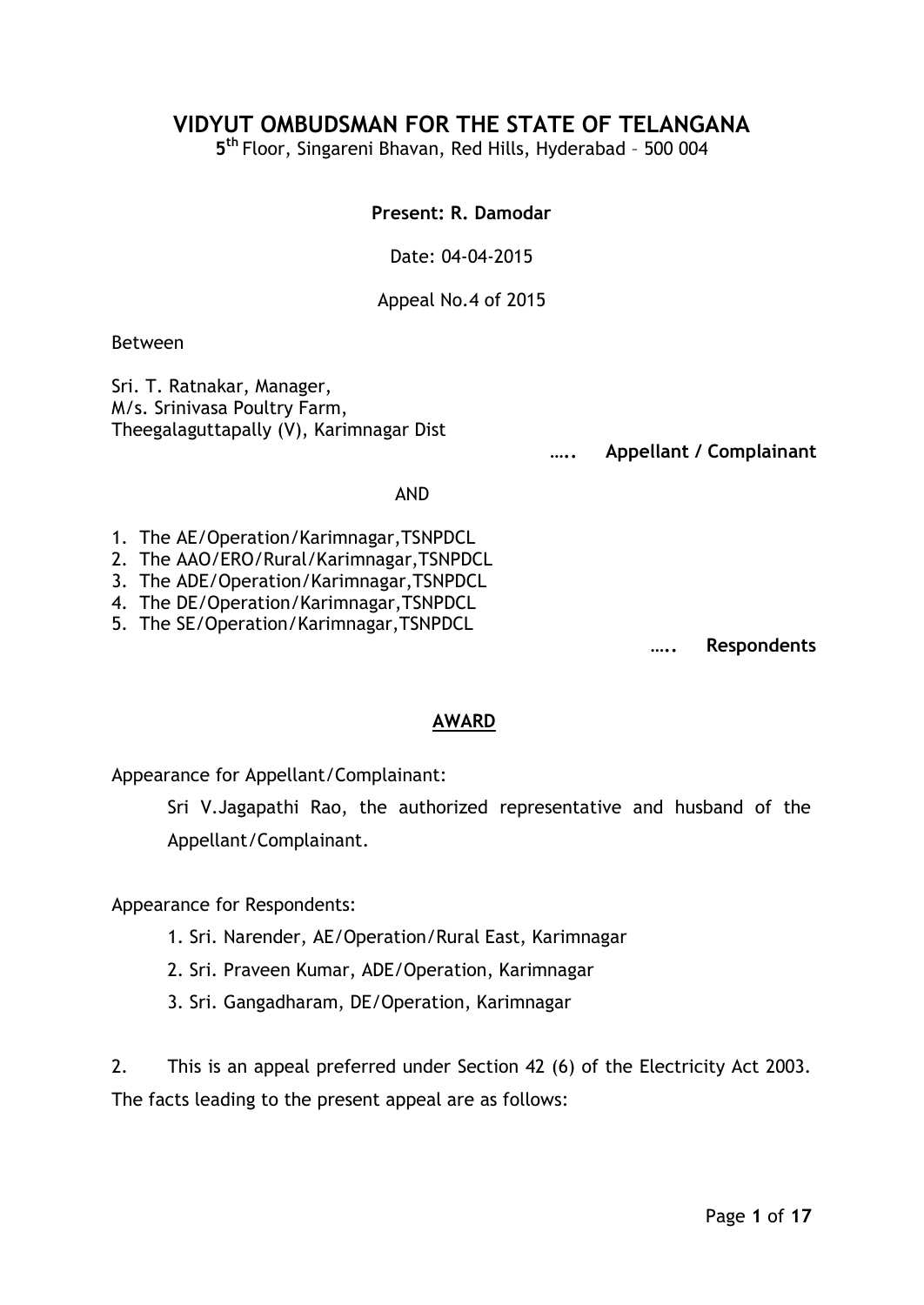3. The Appellant/Complainant has Service Connection No.(Old) 1101-09156 under category II (B). This was converted to (new) Service Connection No.2220- 02530 Category II at Teegalaguttapally, Karimnagar. The Appellant/Complainant used to get an average bill of about Rs.45,000/- per month. The respondents gave a bill for Rs.17,83,518/- (Rupees Seventeen Lakhs Eighty Three Thousand Five hundred and eighteen only) for 9 months up to September 2014 and gave a separate bill for October, 2014 for Rs.2 lakhs (Rupees Two Lakhs only). On representation by the Appellant/Complainant, the respondents had reduced the bill by about Rs.1,50,000/- (Rupees One Lakh and Fifty Thousand only). There were abnormal bills. There was a threat of disconnection. On complaint to the above effect; Consumer Grievance No. 412/2014 of Karimnagar was registered by the CGRF.

- 4. M/s.Srinivasa poultry is defunct since 10 yrs. There are three separate units
	- a) M/s.Pushpanjali Country Resort under the Tourism Department,
	- b) M/s. Pochampadu Cement Pipes
	- c) Shape Shoppe Healthcare Unit in the premises.

5. In spite of request, no action has been taken by the respondents to carry out change of units under the service connection. Highest tariff Rs.9.13 is being charged, which is a mistake. Why reading of only 9 months is showing above 23,000 units per month and whereas, the figures for earlier three years had shown 100% less units, and it shows that excess billing was done. After considering the above submissions, the Appellant/Complainant may be allowed to pay not more than 50,000 units P.M. (as mentioned in the reply) without any additional charges that too-in 24 monthly installments. From  $17<sup>th</sup>$  November, 2014 for 52 days, the total consumption recorded was 11,397 units – with an average of 219 units per day recorded by the distribution company, which may also be noted.

6. There are grave mistakes, high handedness, cost variation, repetition of paid bills, wrong billing and HT rates applied for LT connection. The penalties and surcharges have to be withdrawn. The compound interest, surcharge, penal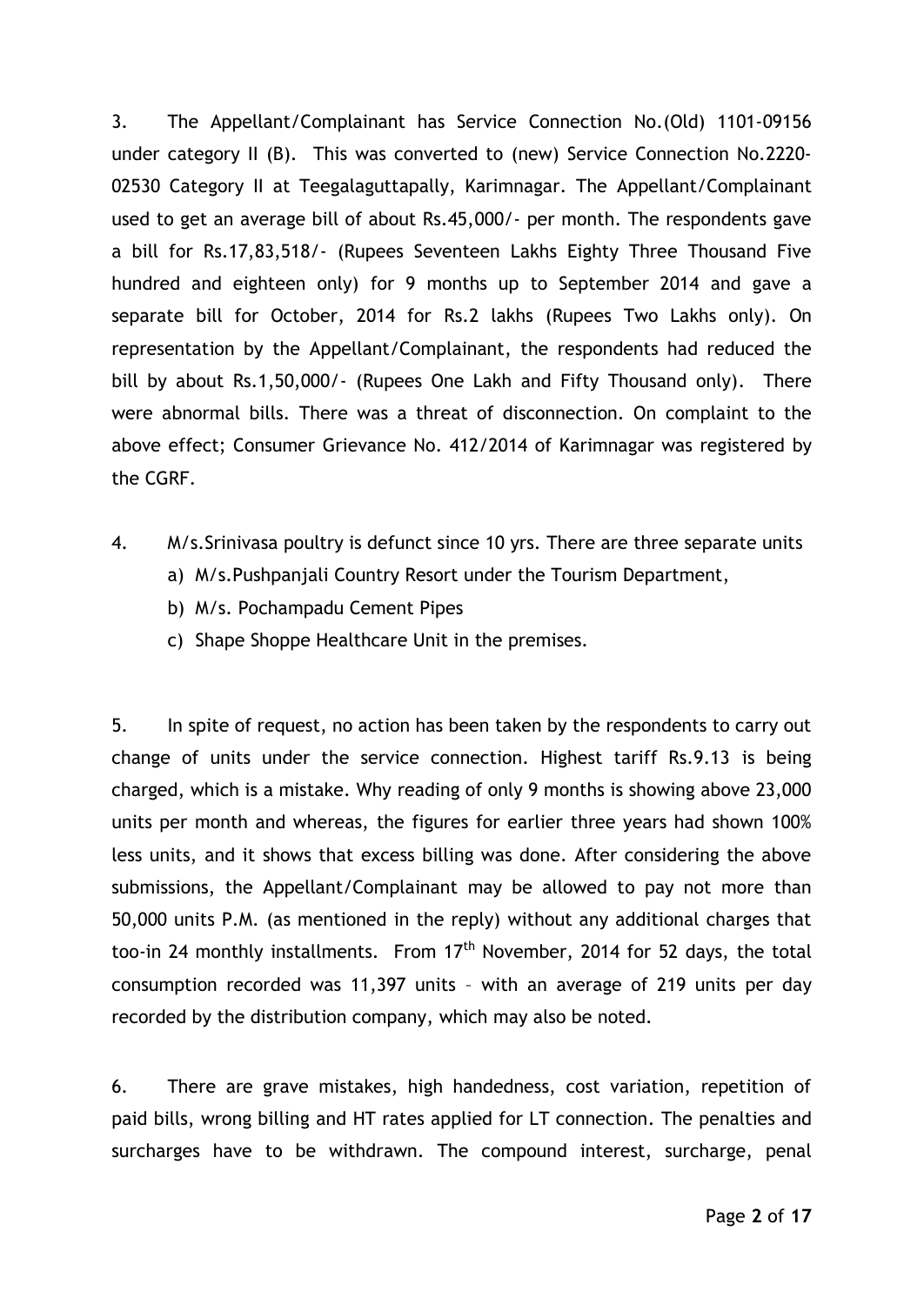interest should be dropped, CGRF has not given hearing to the Appellant/Complainant.

7. The CGRF, TSNPDCL, WARANGAL had examined the matter and after getting reports from the AAO/ERO/ Rural/Karimnagar, the AAE/OP/Rural/Karimnagar and the ADE/OP/Rural/Karimnagar, came to the conclusion through the impugned orders to the following effect:

- a. CT meter was tested by ADE/CT meters/Karimnagar on 15-11-2014 in the presence of representative of the consumer who found it satisfactory.
- b. The discrepancy in the bill occurred due to inclusion of outstanding arrears on old SC no. 110109156 at the end of the Assistant Accounts Officer/ERO/Town/Karimnagar.
- c. The billing was done (for 9 months) by taking average units per month, and
- d. Since the meter was working fine, it recorded correct consumption and the Appellant/Complainant is therefore liable to pay the total bill raised.

8. Aggrieved by the impugned orders, the Appellant/Complainant preferred the present appeal raising several grounds among the following:

The respondents raised huge bills without any basis, irrationally, on mere assumptions, fictitious consumption figures, arithmetical errors, wrong billing and recasting bills without the knowledge of the consumer. They have obtained the impugned decision exparte, without the knowledge of the consumer. There is no rational basis for showing total units for 8 months as 1,91,179 (average 23,897 units p.m.) and subsequent correction and reduction in the dues from Rs.20 lakhs to Rs.14 Lakhs. The Penalties and surcharges have to be withdrawn, consumption unit calculation should be based on the previous consumption figures for 3 yrs i.e. 2011, 2012, 2013 and not on fictitious averages. If this is done, the average power consumption would be no more than 3000 units per month, but not 10,000 units per month. Based on these average figures, the Appellant/Complainant should be permitted to pay the dues in 24 equal monthly installments. The government rebate / concessional tariff should be reimbursed by the respondents. The Compound or any interest being claimed should be dropped.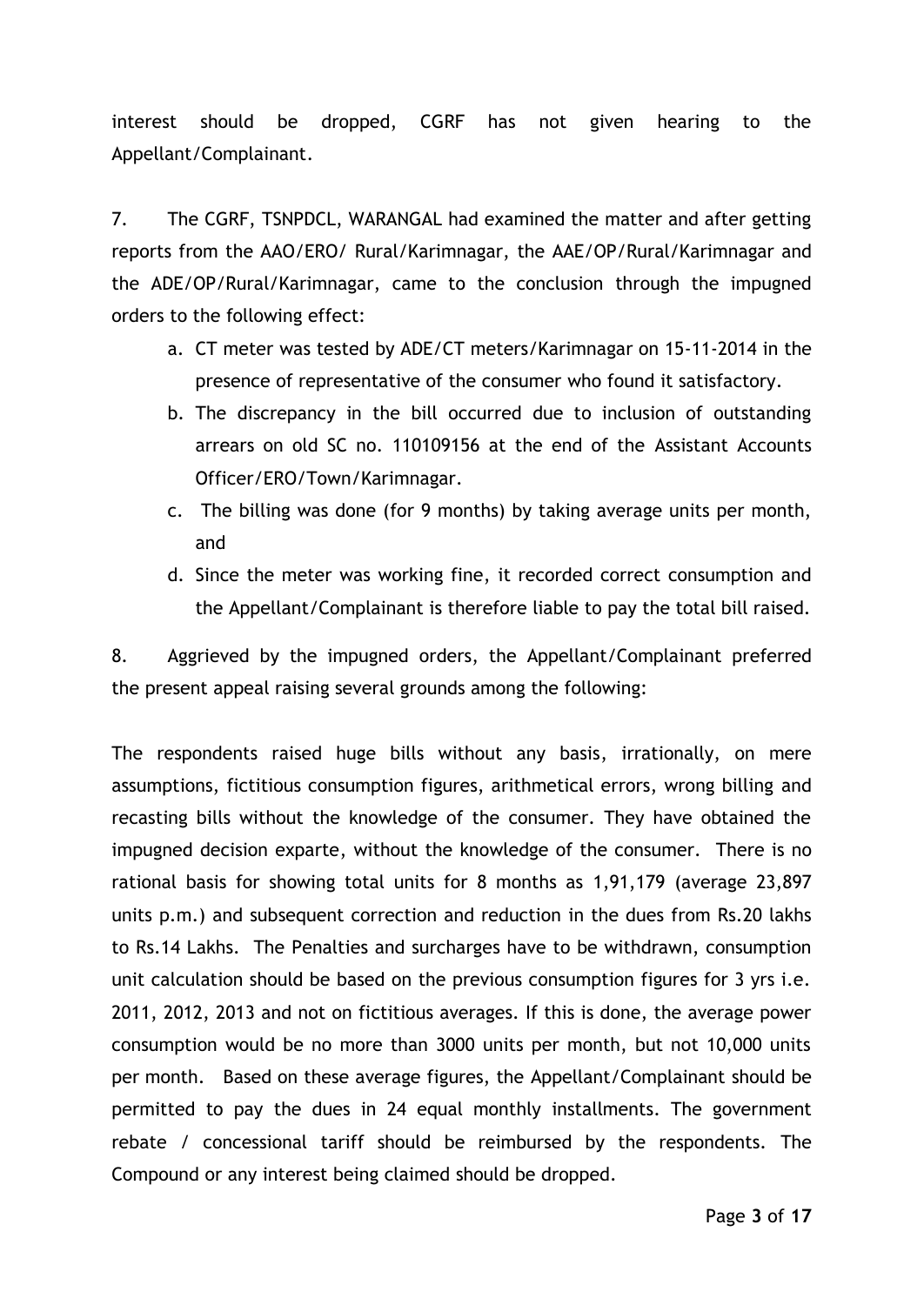9. The respondents are charging the bill in the name of a fake firm named M/s. Srinivasa Poultry farm which is defunct and non-existent since the last 10 yrs. The Appellant / Complainant gave three letters for change of name of the consumer, which was not carried out. The respondents have indulged in overpricing, over billing, repetitive billing, imposing unjust penalties which should be cancelled. The unit became sick; its promoters are aged more than 80 yrs and sick.

10. The DE/OP/Karimnagar submitted reply stating that CE bills are being issued as per the units consumed by the consumer and hence there is no loss to the consumer. No HT rates are being applied to the consumer as the service is under LT category II (B). The following is the month wise reading and bills issued to the consumer from August 2008 onwards:-

| <b>Month</b>  | Category       | <b>Status</b>  | Opening<br><b>Reading</b> | Closing<br>Reading | <b>Units</b><br>(kWh) | <b>Opening</b><br>Reading | Closing<br>Reading | <b>Units</b><br>(kVAH) | <b>CMD</b> |
|---------------|----------------|----------------|---------------------------|--------------------|-----------------------|---------------------------|--------------------|------------------------|------------|
|               |                |                | (kWh)                     | (kWh)              |                       | (kVAH)                    | (kVAH)             |                        |            |
| August-08     | $\overline{2}$ | $\mathbf{1}$   | 351081                    | 354444             | 3363                  |                           |                    |                        | 20979.00   |
| September-08  | $\overline{2}$ | $\overline{1}$ | 354444                    | 357705             | 3261                  |                           |                    |                        | 20507.00   |
| October-08    | $\overline{2}$ | $\mathbf{1}$   | 357705                    | 361084             | 3379                  |                           |                    |                        | 21304.00   |
| November-08   | $\overline{2}$ | $\mathbf{1}$   | 361084                    | 362693             | 1609                  |                           |                    |                        | 10314.00   |
| December-08   | $\overline{2}$ | $\mathbf{1}$   | 362693                    | 363531             | 838                   |                           |                    |                        | 5206.00    |
| January-09    | $\overline{2}$ | $\mathbf{1}$   | 363531                    | 364456             | 925                   |                           |                    |                        | 5693.00    |
| February-09   | $\overline{2}$ | $\mathbf{1}$   | 364456                    | 365952             | 1496                  |                           |                    |                        | 9267.00    |
| March-09      | $\overline{2}$ | $\mathbf{1}$   | 365952                    | 367689             | 1737                  |                           |                    |                        | 10776.00   |
| April-09      | $\overline{2}$ | $\mathbf{1}$   | 367689                    | 370395             | 2706                  |                           |                    |                        | 16842.00   |
| <b>May-09</b> | $\overline{2}$ | $\mathbf{1}$   | 370395                    | 373486             | 3091                  |                           |                    |                        | 19252.00   |
| June-09       | $\overline{2}$ | $\mathbf{1}$   | 373486                    | 374512             | 1026                  |                           |                    |                        | 6341.00    |
| $July-09$     | $\overline{2}$ | $\overline{1}$ | 374512                    | 375076             | 564                   |                           |                    |                        | 3464.00    |
| August-09     | $\overline{2}$ | $\mathbf{1}$   | 375076                    | 375422             | 346                   |                           |                    |                        | 2069.00    |
| September-09  | $\overline{2}$ | $\mathbf{1}$   | 375422                    | 375917             | 495                   |                           |                    |                        | 3008.00    |
| October-09    | $\overline{2}$ | $\mathbf{1}$   | 375917                    | 376448             | 531                   |                           |                    |                        | 3265.00    |
| November-09   | $\overline{2}$ | $\overline{1}$ | 376448                    | 376911             | 463                   |                           |                    |                        | 2808.00    |
| December-09   | $\overline{2}$ | $\mathbf{1}$   | 376911                    | 377260             | 349                   |                           |                    |                        | 2467.00    |
| January-10    | $\overline{2}$ | $\overline{1}$ | 377260                    | 377578             | 318                   |                           |                    |                        | 2143.00    |
| February-10   | $\overline{2}$ | $\mathbf{1}$   | 377578                    | 378206             | 628                   |                           |                    |                        | 4407.00    |
| March-10      | $\overline{2}$ | $\mathbf{1}$   | 378206                    | 378836             | 630                   |                           |                    |                        | 4198.00    |
| April-10      | $\overline{2}$ | $\mathbf{1}$   | 378836                    | 379736             | 900                   |                           |                    |                        | 5791.00    |
| <b>May-10</b> | $\overline{2}$ | $\mathbf{1}$   | 379736                    | 381199             | 1463                  |                           |                    |                        | 9572.00    |
| June-10       | $\overline{2}$ | $\mathbf{1}$   | 381199                    | 386879             | 5680                  |                           |                    |                        | 35986.00   |
| $July-10$     | $\overline{2}$ | $\mathbf{1}$   | 386879                    | 389818             | 2939                  |                           |                    |                        | 18374.00   |
| August-10     | $\overline{2}$ | $\mathbf{1}$   | 389818                    | 392202             | 2384                  |                           |                    |                        | 15925.00   |
| September-10  | $\overline{2}$ | $\mathbf{1}$   | 392202                    | 394463             | 2261                  |                           |                    |                        | 15260.00   |
| October-10    | $\overline{2}$ | $\mathbf{1}$   | 394463                    | 397061             | 2598                  |                           |                    |                        | 18770.00   |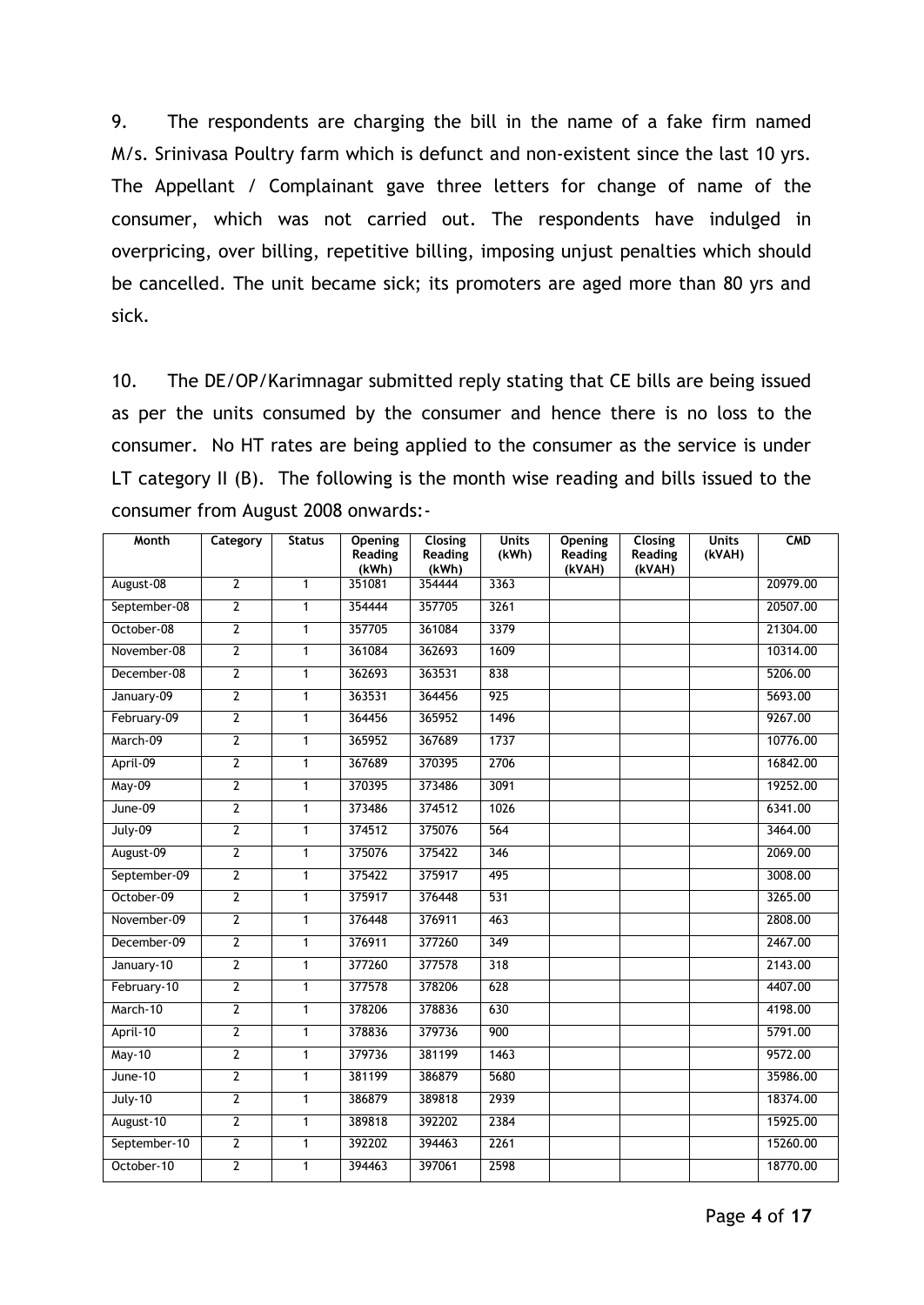| <b>Month</b>   | Category       | <b>Status</b>   | <b>Opening</b><br><b>Reading</b><br>(kWh)                               | <b>Closing</b><br><b>Reading</b><br>(kWh) | <b>Units</b><br>(kWh) | <b>Opening</b><br>Reading<br>(kVAH) | <b>Closing</b><br><b>Reading</b><br>(kVAH) | <b>Units</b><br>(kVAH) | <b>CMD</b> |
|----------------|----------------|-----------------|-------------------------------------------------------------------------|-------------------------------------------|-----------------------|-------------------------------------|--------------------------------------------|------------------------|------------|
| November-10    | $\overline{2}$ | $\mathbf{1}$    | 397061                                                                  | 399499                                    | 2438                  |                                     |                                            |                        | 17779.00   |
| December-10    | $\overline{2}$ | $\mathbf{1}$    | 399499                                                                  | 401612                                    | 2113                  |                                     |                                            |                        | 15659.00   |
| January-11     | $\overline{2}$ | $\mathbf{1}$    | 401612                                                                  | 403671                                    | 2059                  |                                     |                                            |                        | 17698.00   |
| February-11    | $\overline{2}$ | $\mathbf{1}$    | 403671                                                                  | 405685                                    | 2014                  |                                     |                                            |                        | 15440.00   |
| March-11       | $\overline{2}$ | $\mathbf{1}$    | 405685                                                                  | 407841                                    | 2156                  |                                     |                                            |                        | 15598.00   |
| April-11       | $\overline{2}$ | $\mathbf{1}$    | 407841                                                                  | 410552                                    | 2711                  |                                     |                                            |                        | 19012.00   |
| May-11         | $\overline{2}$ | $\mathbf{1}$    | 410552                                                                  | 413586                                    | 3034                  | 468055                              | 471405                                     | 3350                   | 22614.00   |
| June-11        | $\overline{2}$ | $\mathbf{1}$    | 413586                                                                  | 417888                                    | 4302                  | 471405                              | 476197                                     | 4792                   | 29209.00   |
| <b>July-11</b> | $\overline{2}$ | $\mathbf{1}$    | 417888                                                                  | 420964                                    | 3076                  | 476197                              | 479725                                     | 3528                   | 23396.00   |
| August-11      | $\overline{2}$ | $\mathbf{1}$    | 420964                                                                  | 425177                                    | 4213                  | 479725                              | 484373                                     | 4648                   | 31826.00   |
| September-11   | $\overline{2}$ | $\mathbf{1}$    | 425177                                                                  | 427789                                    | 2612                  | 484373                              | 487282                                     | 2909                   | 18547.00   |
| October-11     | $\overline{2}$ | 1               | 427789                                                                  | 427789                                    | 0                     | 484373                              | 487282                                     | 2909                   | 0.00       |
| November-11    | $\overline{2}$ | $\overline{1}$  | 427789                                                                  | 434381                                    | 6592                  | 487282                              | 494748                                     | 7466                   | 49232.00   |
| December-11    | $\overline{2}$ | $\mathbf{1}$    | 434381                                                                  | 438097                                    | 3716                  | 494748                              | 498994                                     | 4246                   | 27812.00   |
| January-12     | $\overline{2}$ | $\mathbf{1}$    | 438097                                                                  | 441299                                    | 3202                  | 498994                              | 502642                                     | 3648                   | 23797.00   |
| February-12    | $\overline{2}$ | $\mathbf{1}$    | 441299                                                                  | 444722                                    | 3423                  | 502642                              | 506516                                     | 3874                   | 25339.00   |
| March-12       | $\overline{2}$ | 1               | 444722                                                                  | 450638                                    | 5916                  | 506516                              | 518033                                     | 11517                  | 75159.00   |
| April-12       | $\overline{2}$ | $\mathbf{1}$    | 450638                                                                  | 455187                                    | 4549                  | 518033                              | 518277                                     | 244                    | 31951.00   |
| May-12         | $\overline{2}$ | $\mathbf{1}$    | 455187                                                                  | 459715                                    | 4528                  | 518277                              | 523501                                     | 5224                   | 38219.00   |
| $June-12$      | $\overline{2}$ | $\mathbf{1}$    | 459715                                                                  | 466478                                    | 6763                  | 523501                              | 531346                                     | 7845                   | 56366.00   |
| $July-12$      | $\overline{2}$ | $\mathbf{1}$    | 466478                                                                  | 470324                                    | 3846                  | 531346                              | 535603                                     | 4257                   | 31961.00   |
| August-12      | $\overline{2}$ | 1               | 470324                                                                  | 472403                                    | 2079                  | 535603                              | 537935                                     | 2332                   | 18412.00   |
| September-12   | $\overline{2}$ | 1               | 472403                                                                  | 474707                                    | 2304                  | 537935                              | 540502                                     | 2567                   | 19144.00   |
| October-12     | $\overline{2}$ | $\mathbf{1}$    | 474707                                                                  | 476230                                    | 1523                  | 540502                              | 542201                                     | 1699                   | 13421.00   |
| November-12    | $\overline{2}$ | $\mathbf{1}$    | 476230                                                                  | 478273                                    | 2043                  | 542201                              | 544430                                     | 2229                   | 23033.00   |
| December-12    | $\overline{2}$ | $\mathbf{1}$    | 478273                                                                  | 481466                                    | 3193                  | 544430                              | 547954                                     | 3524                   | 32830.00   |
| January-13     | $\overline{2}$ | 1               | 481466                                                                  | 485522                                    | 4056                  | 547954                              | 552280                                     | 4326                   | 41186.00   |
| February-13    | $\overline{2}$ | 1               | 485522                                                                  | 487738                                    | 2216                  | 552280                              | 554702                                     | 2422                   | 19299.00   |
| March-13       | $\overline{2}$ | $\mathbf{1}$    | 487738                                                                  | 491453                                    | 3715                  | 554702                              | 558725                                     | 4023                   | 30364.00   |
| April-13       | $\overline{2}$ | 1               | 491453                                                                  | 495815                                    | 4362                  | 558725                              | 563387                                     | 4662                   | 43233.00   |
| <b>May-13</b>  | $\overline{2}$ | 1               | 495815                                                                  | 502331                                    | 6516                  | 563387                              | 570298                                     | 6911                   | 67824.00   |
| $June-13$      | $\overline{2}$ | $\mathbf{1}$    | 502331                                                                  | 510015                                    | 7684                  | 570298                              | 578472                                     | 8174                   | 80346.00   |
| $July-13$      | $\overline{2}$ | 1               | 510015                                                                  | 512712                                    | 2697                  | 578472                              | 581387                                     | 2915                   | 32456.00   |
| August-13      | $\mathbf{2}$   | 1               | 512712                                                                  | 515926                                    | 3214                  | 581387                              | 584919                                     | 3532                   | 39620.00   |
| September-13   | $\overline{2}$ | $\mathbf{1}$    | 515926                                                                  | 518360                                    | 2434                  | 584919                              | 587660                                     | 2741                   | 32301.00   |
| October-13     | $\overline{2}$ | $\mathbf{1}$    | 518360                                                                  | 520885                                    | 2525                  | 587660                              | 590453                                     | 2793                   | 31788.00   |
| November-13    | $\mathbf{2}$   | 1               | 520885                                                                  | 525714                                    | 4829                  | 590453                              | 595823                                     | 5370                   | 55901.00   |
| December-13    | $\overline{2}$ | $\mathbf{1}$    | 525714                                                                  | 536643                                    | 10929                 | 595823                              | 607986                                     | 12163                  | 119334.00  |
| January-14     | $\overline{2}$ | $99 (*)$        | 536643                                                                  | 547589                                    | 10946                 | 607986                              | 620418                                     | 12432                  | 120386.00  |
| February-14    | $\overline{2}$ | 99              |                                                                         |                                           |                       |                                     |                                            |                        | 0.00       |
| March-14       | $\overline{2}$ | 99              |                                                                         |                                           | 0.00                  |                                     |                                            |                        |            |
| April-14       | $\overline{2}$ | 99              | Service under Bill stop (due to transfer of service from Town-I section | 0.00                                      |                       |                                     |                                            |                        |            |
| <b>May-14</b>  | $\overline{2}$ | 99              | Karimnagar) but utilizing supply and bills not raised.                  |                                           | 0.00                  |                                     |                                            |                        |            |
| June-14        | $\overline{2}$ | 99              |                                                                         |                                           |                       |                                     |                                            |                        | 0.00       |
| July-14        | $\overline{2}$ | 99              |                                                                         |                                           |                       |                                     |                                            |                        | 0.00       |
| August-14      | $\overline{2}$ | $\overline{99}$ |                                                                         |                                           |                       |                                     |                                            |                        | 0.00       |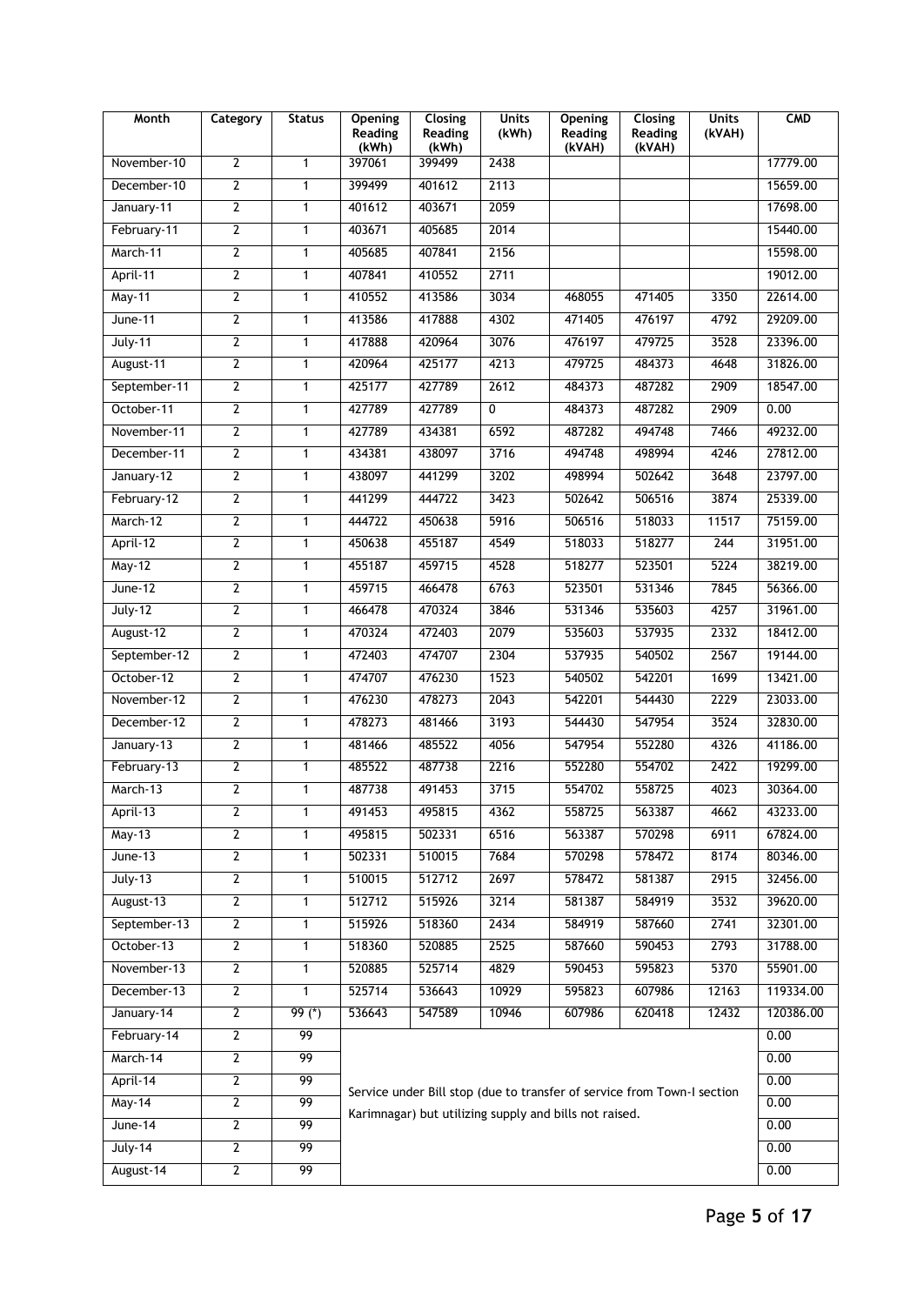| Month        | Category | <b>Status</b> | <b>Opening</b><br><b>Reading</b><br>(kWh) | <b>Closing</b><br><b>Reading</b><br>(kWh) | <b>Units</b><br>(kWh) | <b>Opening</b><br>Reading<br>(kVAH) | <b>Closing</b><br><b>Reading</b><br>(kVAH) | <b>Units</b><br>(kVAH) | <b>CMD</b> |
|--------------|----------|---------------|-------------------------------------------|-------------------------------------------|-----------------------|-------------------------------------|--------------------------------------------|------------------------|------------|
| September-14 |          |               | 547589                                    | 654825                                    | 107236                | 620418                              | 738768                                     | 118350                 | 1118608.00 |
| October-14   |          |               | 654825                                    | 660202                                    | 5377                  | 738768                              | 744944                                     | 6176                   | 79613.00   |
| November-14  | 7        |               | 660202                                    | 667862                                    | 7660                  | 744944                              | 753785                                     | 8841                   | 105027.00  |
| December-14  |          |               | 667862                                    | 674799                                    | 6937                  | 753785                              | 761832                                     | 8047                   | 95276.00   |
| January-15   |          |               | 674799                                    | 681203                                    | 6404                  | 761832                              | 769214                                     | 7382                   | 91212.00   |
| February-15  |          |               | 681203                                    | 687795                                    | 6592                  | 769214                              | 776683                                     | 7469                   | 94195.00   |
| March-15     | າ        |               | 687795                                    | 694554                                    | 6759                  | 776683                              | 784288                                     | 7605                   | 96689.00   |

(\*) – Billed upto 12-01-2014 and bill stopped in the same month.

Up to 12-01-2014 power consumption is billed and from this bill onwards, no payment has been made by the Appellant/Complainant. In view of the above readings and billing, there are no assumptions and presumptions.

11. From the above it is seen that the bill is stopped in the month of January 2014 with final reading kWh: 547589 and kVAH: 6201418. This service was transferred from ERO/Town/Karimnagar to ERO/Rural/Karimnagar on 26.4.2014 without posting final reading and communicating it to the Appellant/Complainant. The readings of the service is obtained in September 2014 as kWh: 654825 and kVAH: 738768 and billed for kWh units: 107236 and kVAH units:118350 for 8 months.

12. The meter of service connection was tested on 15-11-2014 by ADE/CT Meters-11/Karimnagar in the presence of the representatives of the consumer and the performance of the meter was found satisfactory. Sample MRI data from MRT wing from 10-10-2014 to 14-11-2014 is submitted. Thus there is no question of hypothetical or assumptive billing in the matter. There is no question of arithmetical errors in the bills. The bills were issued as per the norms set down by the APERC for LT category- II(B) tariff.

13. The payment of bill for the service connection was stopped by the Appellant/Complainant in January 2014 with final reading: kWh: 547589, kVAH: 620418. The service has been transferred from ERO/Town/Karimnagar to ERO/Town/Karimnagar in September 2014. While billing, the wrong kWh initial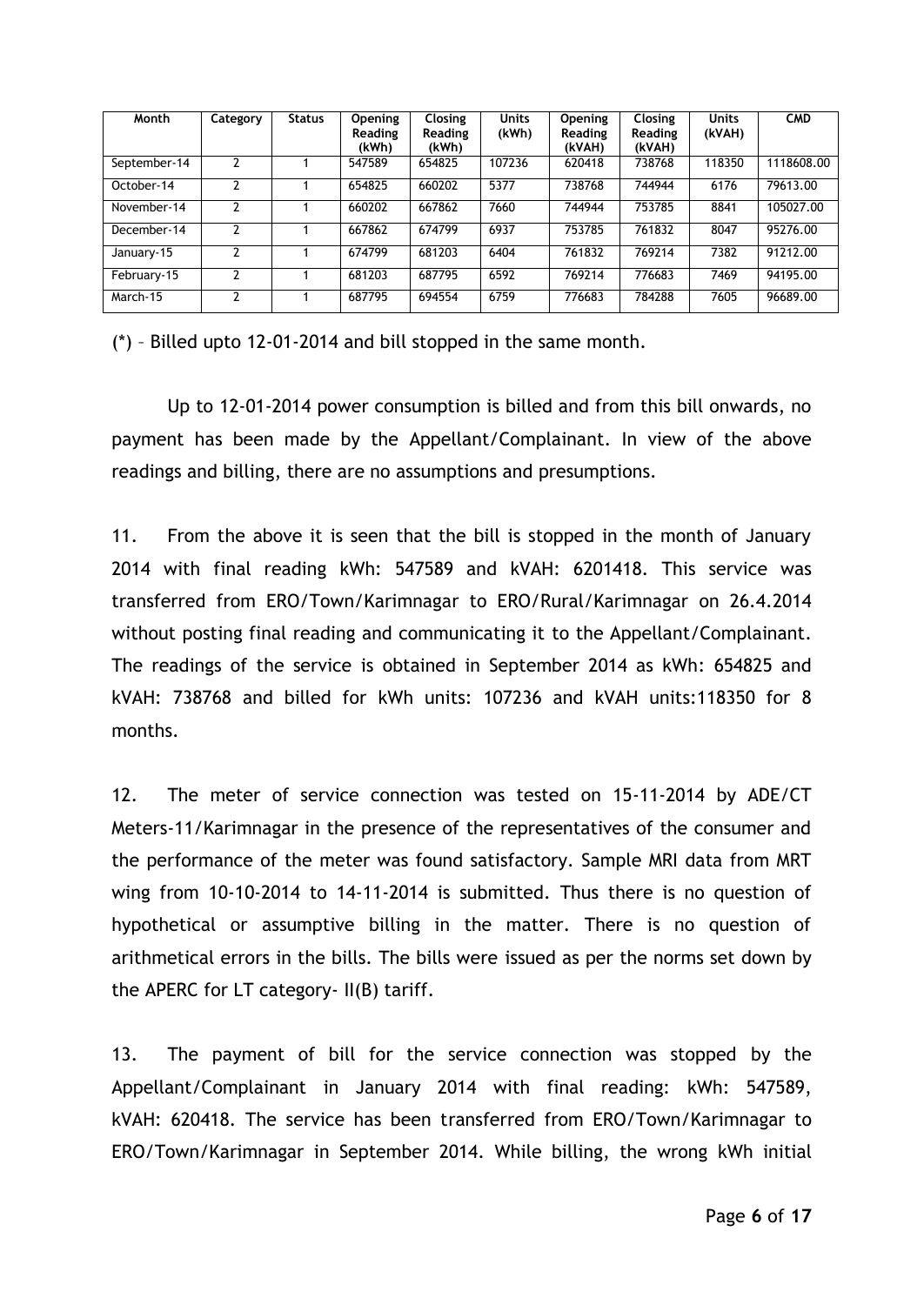reading was taken for both kWh and kVAH billing by ERO/Rural/Karimnagar and a bill was issued for Rs.17,83,518/-. After knowing that the bill was issued with wrong initial reading, a revised bill was issued with correct reading for Rs.12,63,468/- by deleting Rs.6,64,910/- to the consumer, demanding payment as per terms and conditions of GTCS.

14. Only because of transfer of service from ERO/Town/Karimnagar to ERO/Rural/Karimnagar, ERO/Rural has issued a wrong bill for 1,91,179 kVAH units for 8 months by OVERSIGHT, and after discovering the correct initial readings for kWh and kVAH, the consumer was issued a revised bill for 1,18,350 kVAH units for Eight (8) months at an average of 14,794 units per month. Only based on actual readings, the bill has been revised from RS.17,83,518/- to Rs.11,18,608/- plus arrears of Rs.1,20,386.67 Ps of January 2014 and FSA amount of Rs.24,398/81 of march 2014 totaling Rs. 12,63,393/-.

15. The contracted load is 36 KW and the connected load is 99.339 KW. The consumer has issued a Cheque No.879386 dt.11-03-2015 for Rs.2 Lakhs only towards the pending bills from January, 2014.

16. The Assistant Accounts Officer, ERO, Karimnagar filed reply with the following working sheet for bill revision.

| <b>Calculation</b> | To be billed |        | Already billed |             | To be withdrawn |             |  |
|--------------------|--------------|--------|----------------|-------------|-----------------|-------------|--|
|                    | kWh          | kVAH   | kWh            | <b>kVAH</b> | kWh             | <b>kVAH</b> |  |
| F/R 09/2014        | 654825       | 738768 | 654825         | 738768      |                 |             |  |
| $I/R$ 01/2014      | 547589       | 620418 | 547589         | 547589      |                 |             |  |
| Consumption        | 107236       | 118350 | 107236         | 191179      |                 | 72829       |  |

SC No. 2220-02530, Cat-II, Load : 36 kW

| Average units p.m.   | 14797.00 (kVAH Units)    |
|----------------------|--------------------------|
| $= 50 * 8 * 6.63$    | 2652.00                  |
| $= 50 * 8 * 7.38$    | 2652.00                  |
| $= 200 * 8 * 8.13$   | 13008.00                 |
| $= 200 * 8 * 8.63$   | 13808.00                 |
| $= 14294 * 8 * 9.13$ | 104033.76                |
|                      | 1076453.76 or 1076454.00 |
|                      |                          |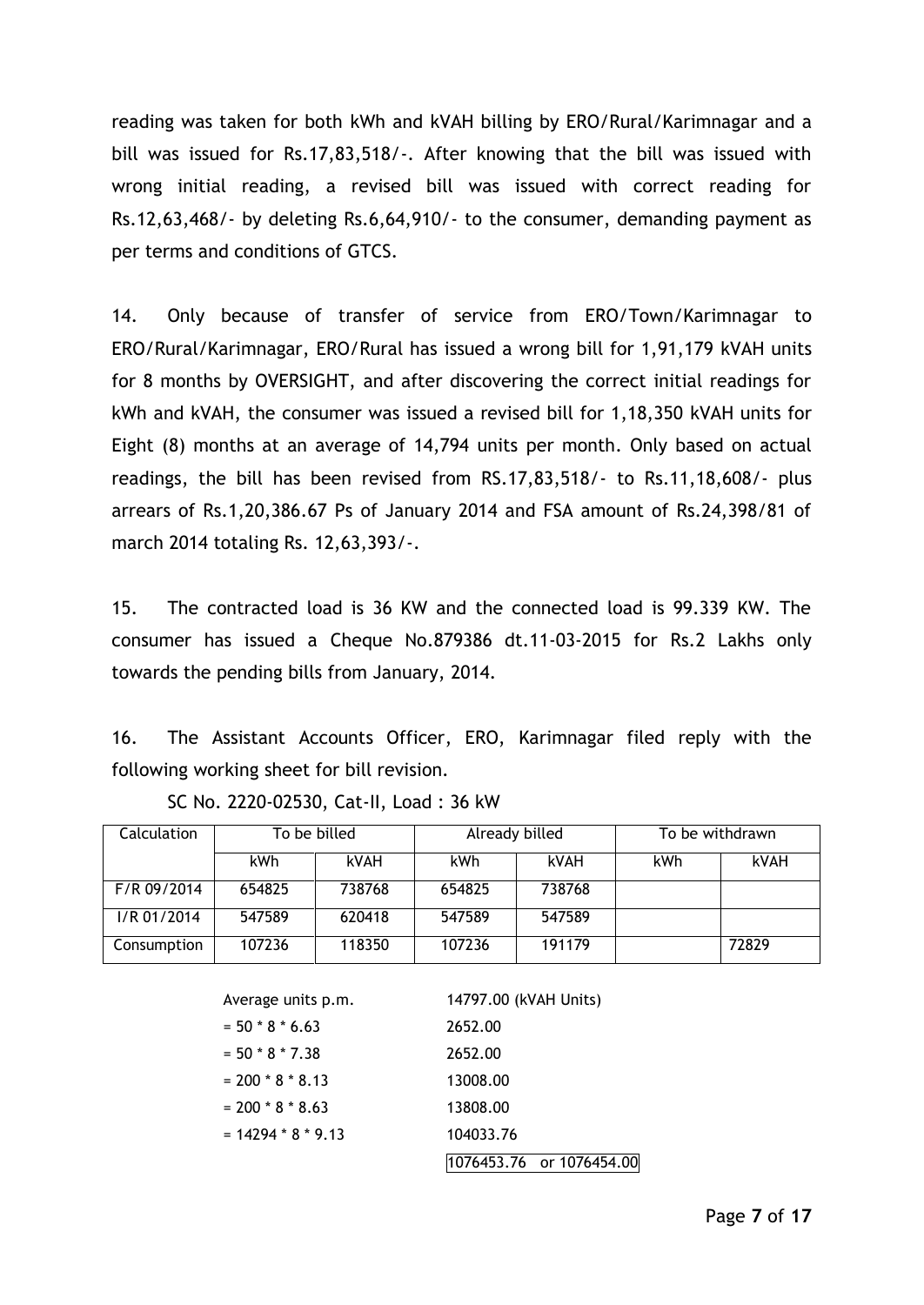| Particulars     | Month | <b>Units</b> | EC.        |  |
|-----------------|-------|--------------|------------|--|
| Already billed  | 09/14 | 191179       | 1741364.00 |  |
| To be billed    | 09/14 | 118350       | 1076454.00 |  |
| To be withdrawn |       | 72829        | 664910.00  |  |

Total bill Rs.17,83,518.00 (-) 6,64,910.00 = 11,18,608.00 + Due Arrears 12/2013 in 01/2014.

For Rs.1,44,785.00 = Rs.12,63,393.00 + RF Rs.75.00

17. There are no arithmetical errors found in the bills. Revised bills were issued for Rs.12,63,393/- plus Reconnection fee Rs.75/- vide bill dt.30-10-2014 which was ordered by CGRF for payment.

8 months consumption as per meter reading was issued as follows:

| Opening reading<br>closing reading |      | <b>Units</b> |          | kVAH - Opening reading |        |           |   |
|------------------------------------|------|--------------|----------|------------------------|--------|-----------|---|
| 547589<br>654825                   |      |              | 1,07,231 | 547589                 |        |           |   |
| 654825                             |      | 660202       |          | 5,377                  | 738768 |           |   |
|                                    |      |              |          |                        |        |           |   |
| kVAH - closing reading             |      | kVAH unit    |          | <b>RMD</b>             |        | <b>OB</b> |   |
| 738768                             |      |              | 1,91,179 |                        | 88     |           | 0 |
| 744944                             |      | 6176         |          | 88                     |        | 1928303   |   |
|                                    |      |              |          |                        |        |           |   |
| <b>CMD</b>                         | cash |              |          | CB                     |        |           |   |
| 1783518                            | 0    | 1,44,785     |          | 19,28,303              |        |           |   |
| 79613                              | 0    | 6,64,910     |          | 13,43,006              |        |           |   |

# 18. **Settlement by agreement:**

Both parties have been heard. Efforts were made to see that both parties reach an agreement on 13-03-2015 through the process of conciliation and mediation. In view of the extreme positions, no mutually agreeable settlement could be reached. The hearing is continued on merits.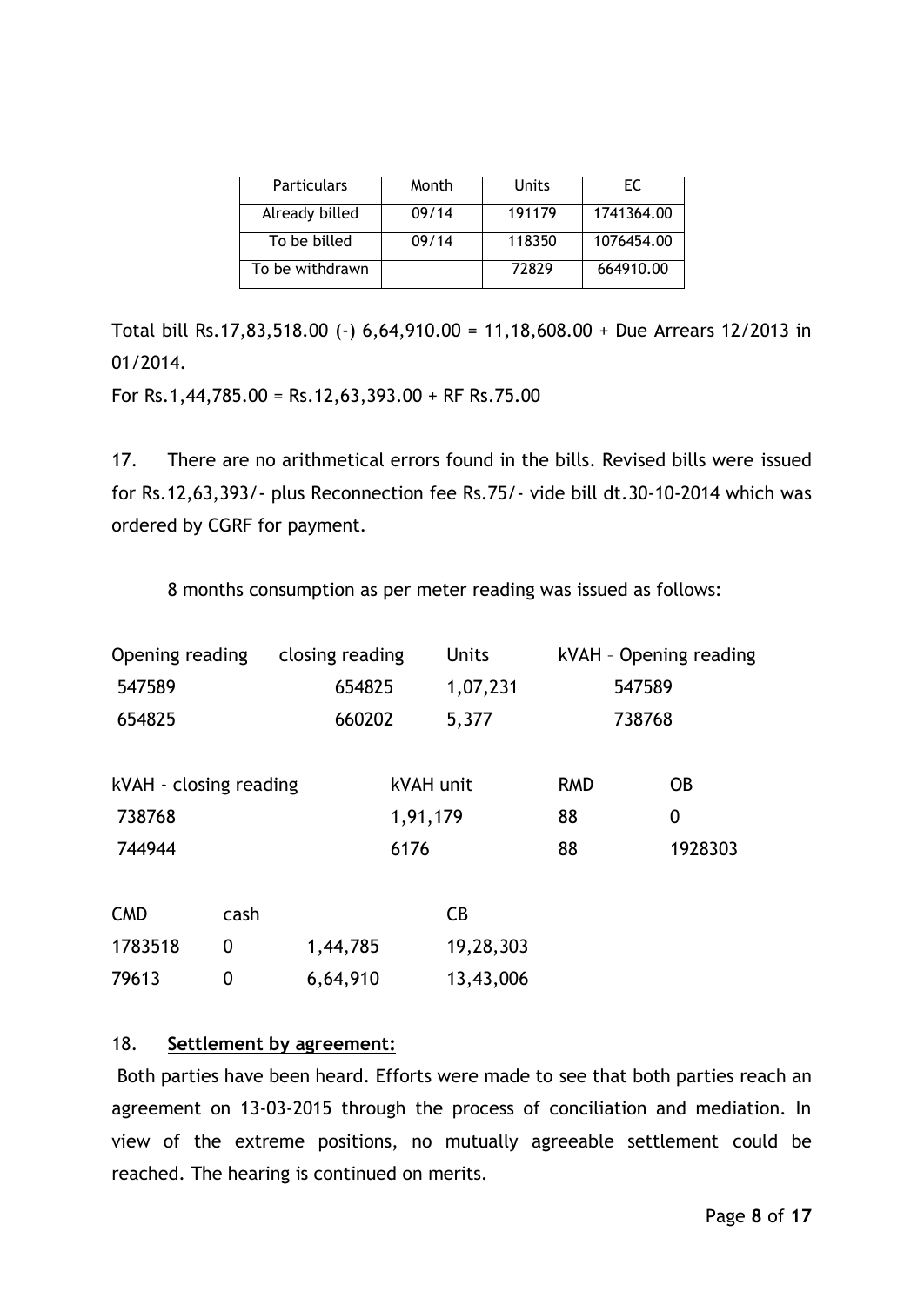19. Heard both sides.

20. Keeping in view the facts, the allegation of the Appellant/Complainant and replies of the respondents, the following points arise for determination in this matter:-

- 1. Whether the CGRF erred in not giving a hearing to the Appellant/Complainant before passing orders?
- 2. Whether there is any dispute about functioning of the meter to the service connection?
- 3. Whether the previous three years average consumption has to be taken into consideration for billing the present unit disregarding the meter reading?
- 4. Whether there is any excess billing in this matter?
- 5. Whether the Appellant/Complainant is not liable to pay surcharge, penalty and interest over the due amount?
- 6. Whether M/s. Sreenivasa Poultry Farm is a fake unit now, since it became defunct 10 yrs back.
- 7. What are the units functioning in the premises under the service connection?
- 8. Whether the service connection had not been transferred from ERO/Town/ Karimnagar to ERO/Rural/Karimnagar, the bill would have been normal as per the previous 3 years average as claimed by the Appellant/Complainant?

# **21. Point No. 1:**

The representative of the Appellant/Complainant contended that CGRF has not given any personal hearing to the Appellant/Complainant, which worked out hardship and failure of justice. A perusal of the order of CGRF prima-facie discloses that based on the reports of the respondents, the matter was disposed of through the impugned order on 28-11-2014, which supports the contention of the Appellant/Complainant. Apart from this no notice appears to have been given to the Appellant/Complainant about taking up of the Complaint, which appears as unfair and unjustified. CGRF has not discharged its function as a statutory authority diligently.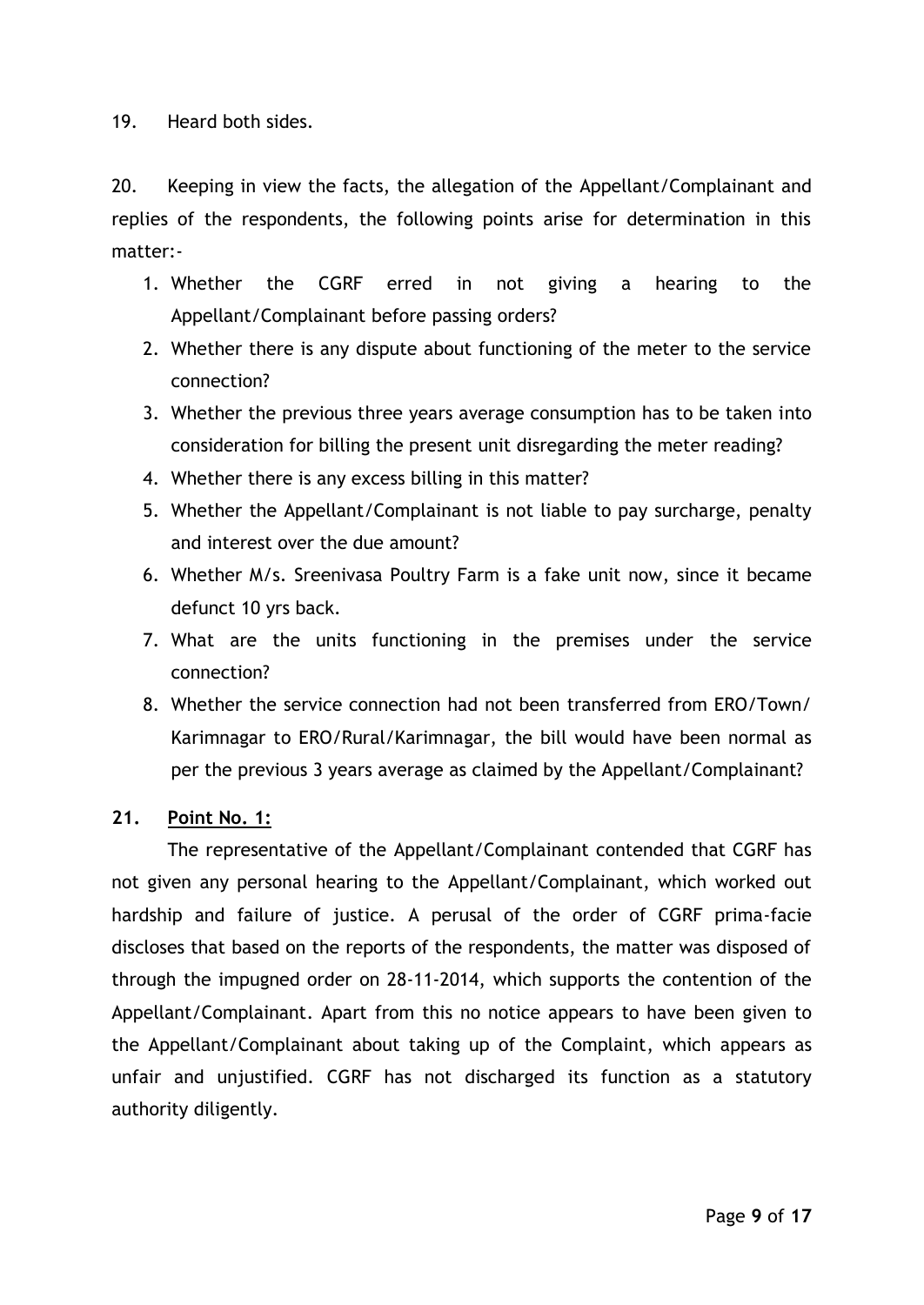#### **22. Point No. 2:**

Both parties to the dispute are certain that there is nothing wrong with the meter and its recording. The DE/CT/meters/Karimnagar on 15-11-2014 tested the meter in the presence of the representative of the Appellant/Complainant and found it's functioning satisfactory. The representative of the Appellant/ Complainant fairly admitted that the meter was found, on testing, working satisfactorily. If this is the position, then the usual consequences would follow.

## **23. Point No. 3:**

The representative of Appellant/Complainant - Sri. V. Jagapathi Rao has contended that the respondents have raised huge and abnormal energy bills, which would cripple the units in question and this position can be rectified by taking the previous three years average consumption, which would show 100% less consumption, and issuing bills accordingly. On the one hand, the Appellant/Complainant is not disputing the functioning of the meter and on the other hand she claims that huge and excess bills were issued. Barring the faux pas regarding the opening reading of the meter when the account was transferred from ERO/town/Karimnagar to ERO/Rural/Karimnagar, there is no instance of the meter or its handlers playing any mischief. Thus merely because there is excessive reading, not because of faulty meter or mishandling, but substantial consumption, it does not entitle the Appellant/Complainant to demand average consumption bill based on previous three years reading. The Appellant/Complainant is thus not entitled to the plea of issue of average consumption bill to the service connection disregarding the actual consumption.

# **24. Point No.6 & 7:**

The representative of the Appellant/Complainant claimed that M/S Srinavas Poultry Farm is a fake identity, it is no more in existence, there are several other entities in the premises with different ownership patterns and relied upon a photocopy of an Affidavit notarized on 05-05-2014 of the Appellant/Complainant Smt. V. Saraladevi stating that M/s. Srinivas Poultry Farm was closed long back and in its place M/s. Pochampadu Cement Pipes was established. Further M/s. Pushpanjali country Resort is also one of the sister concern established in the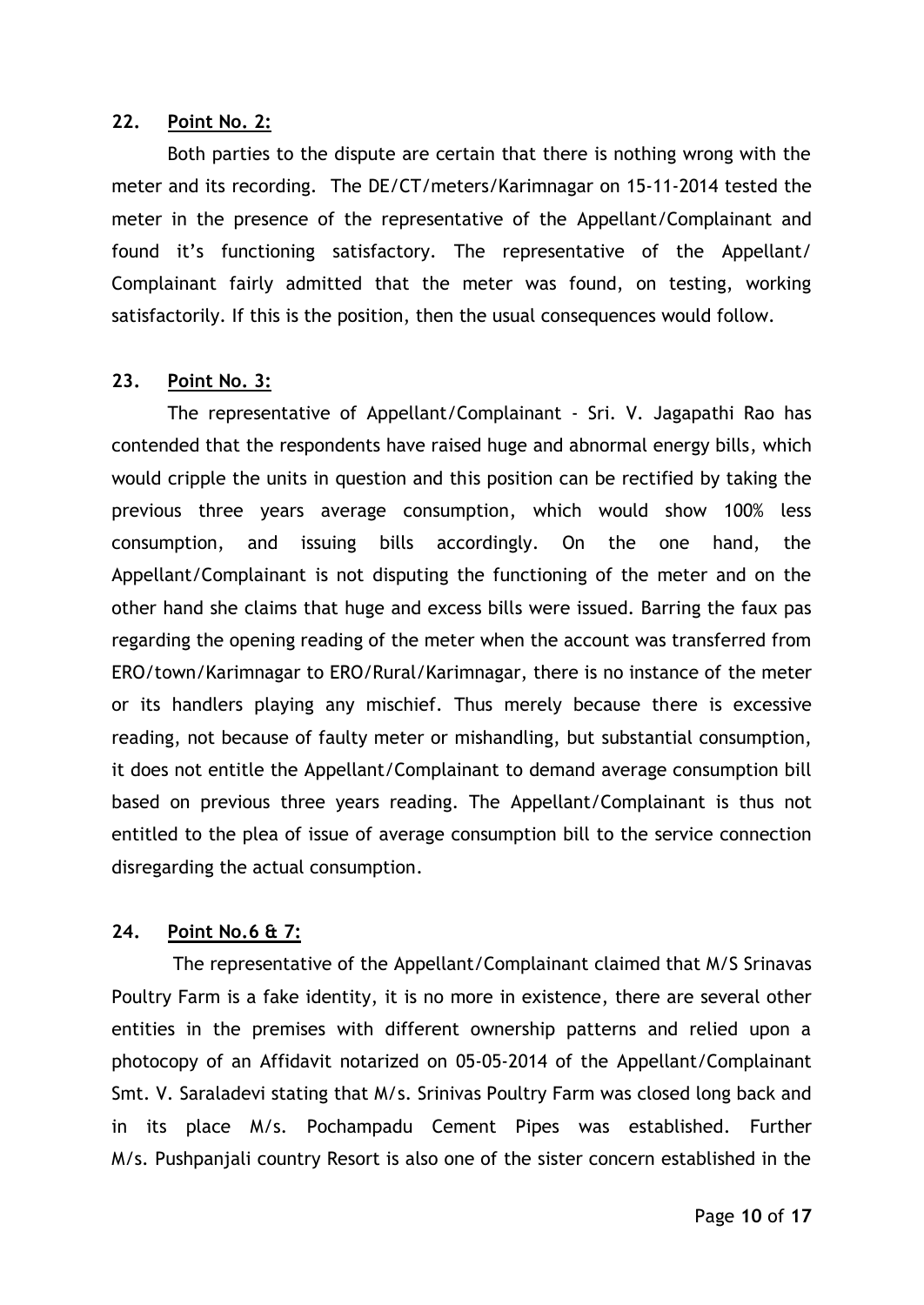same premises. There is no proof that this affidavit was presented anywhere including before the respondents to carry out the change in the names/owners of the premises. The contention of the respondents, that they are not aware of the change in the ownership and the Appellant/Complainant had not applied to them regarding the change in ownership pattern, appears reasonable and believable. There is no proof that the original of this notarized Affidavit dt. 05-05-2014 was ever presented before the Respondents along with an application for change of ownership for the service connection.

25. When the Appellant/Complainant is found vague and evasive regarding the units located in the premises served by the service connection, the respondents obtained photographs of the premises and filed them in this case showing a

- a) Bar and restaurant
- b) Centralized AC function hall
- c) Non AC function hall
- d) M/s. Pushpanjali country resort ( a tourism unit with several rooms) apart from a big lawn/garden
- e) M/s. Pochampadu cement pipes and
- f) Shape Shoppe Healthcare Unit with swimming pool, yoga etc… located in the premises.

These units may be being run by different persons, but being served admittedly by one service connection originally obtained by the Appellant/Complainant Smt. Saraladevi which cannot be overlooked.

26. The claim of the Appellant/Complainant that M/s. Srinivas Poultry farm is a fake unit is not correct. It may have been folded up by the Appellant/Complainant Smt. V. Saraladevi, but the service connection which is relevant matter now is true and existing. If the Appellant/Complainant wanted to isolate the service connection to her use and separate the connections, she ought to have applied to the Respondents for a fresh connection. Having allowed all the units to enjoy power through one service connection, the Appellant/Complainant cannot be permitted now to say that there is a huge spurt in meter reading and huge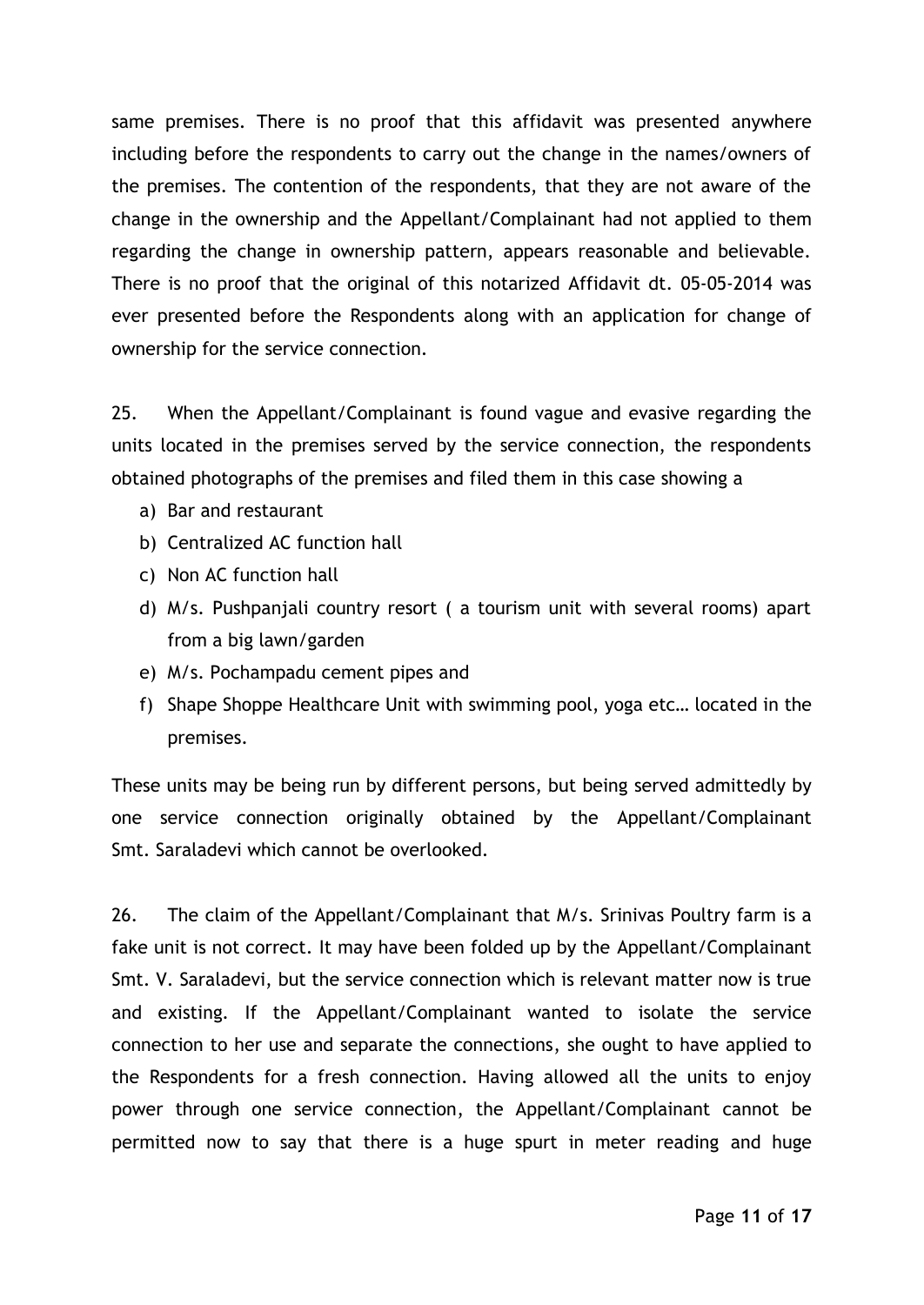consumption bills for the power used by these units. The points are answered accordingly.

# **27. Point No. 8:**

The Appellant/Complainant claims that earlier the meter reading was found normal and it showed in the bills and that since the present dispute is regarding excessive billing/Meter reading showing abnormal units, this can be rectified by taking the previous average for 3 years consumption/units, which would come to 4,000 units per month. The representative of the Appellant/Complainant claimed that suddenly, the file was sent to ERO/Rural/Karimnagar, where it was lying for 9 months and that a number of times the Appellant/Complainant went asking why the bills were not issued and she got no response.

28. The representative of the Appellant/Complainant, by pointing out the meter reading for January 2015, February 2015 and march 2015 showing consumed units as 7,382, 7,469 and 7,605 respectively contended that the abnormal showing of units during the period in contest is totally inexplicable which need rectification.

29. On the one hand, the Appellant/Complainant is not alleging any faulty meter and on the other hand, she is pleading increased units, which appear to be a contradiction in terms. The representative of the Appellant/Complainant, when pointed out about the function hall, bar and restaurant and other power intensive facilities being serviced by one service connection has one answer. "We don't use them". Further the Appellant/ Complainant initiated recording of consumption of units from November the 17<sup>th</sup>, 2014 to January the 9<sup>th</sup> 2015, which revealed total consumed units as 11,397 and average units per day as 219 units. This was stated to be under the supervision of the transmission officials. First of all, the meter is not faulted. Secondly, the consumption of power for the function halls, AC & Non-AC and other facilities would be high during business season. Other facilities may function depending on the volume of business except the bar and restaurant, which may be running during all seasons.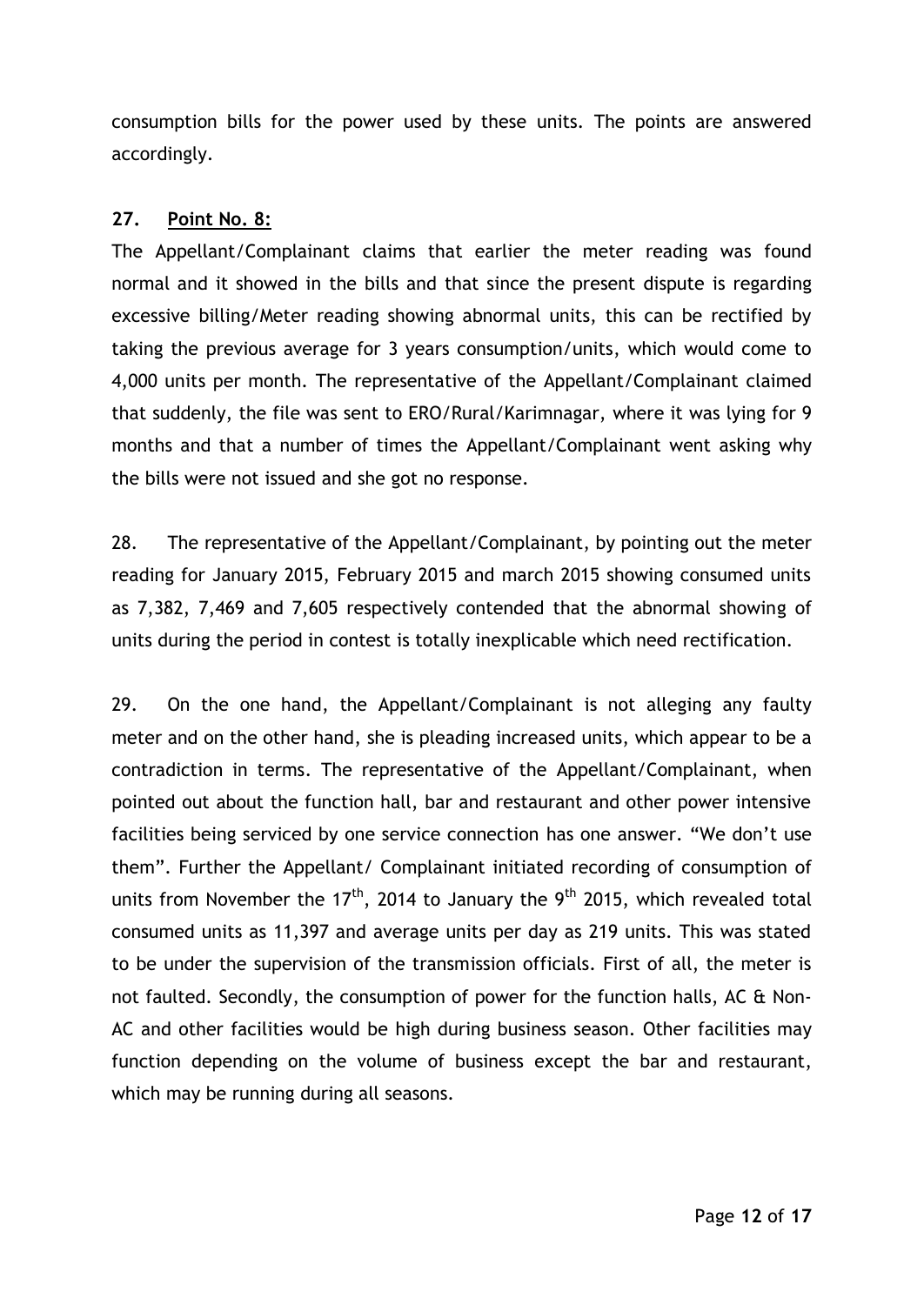30. If the utilities located in the premises are serviced by a single service connection, naturally, there would be heavy consumption of power. It is significant to not that the sanctioned load was found by DPE on 12.3.2015 as 36 kVh and whereas the connected load was found as 99.34 kVh, which explains the consumption pattern under the service connection.

31. The Respondents claimed that during town section bifurcation, the service connection was transferred from ERO/Town/Karimnagar to ERO/Rural/Karimnagar in January, 2014 and that there was a reading mistake during September, 2014 which was taken advantage of by the Appellant/Complainant. They claim that this mistake was later rectified. From this it is clear that the meter was showing correct reading. There was no complaint on this aspect. Therefore, there could be no question of taking monthly average based on previous 3 years consumption to issue bills for the energy consumption to the Appellant/Complainant.

# **32. Point No.4:**

The Appellant/Complainant, by pointing out the act of the respondents in initially issuing a demand notice for Rs.17,83,518/- and on protest, the Respondents issuing a revised bill for Rs.12,63,468/-, contended that the Respondents reducing the bill amount by Rs.6,64,910/- on protest clearly shows that there is manipulation in the bills. The Respondents have explained this discrepancy as a result of wrong noting of the meter reading after transfer of the service connection to ERO/Rural/Karimnagar.

33. The respondents claimed that the bills of service connection were stopped in January,2014 with final reading as:

> kWh: 547589 kVAH: 620418

The service connection was transferred from ERO/Town/Karimnagar to ERO/Rural/Karimnagar in September,2014. While releasing the service in ERO/Rural/Karimnagar, the Respondents claim that the final reading was entered as: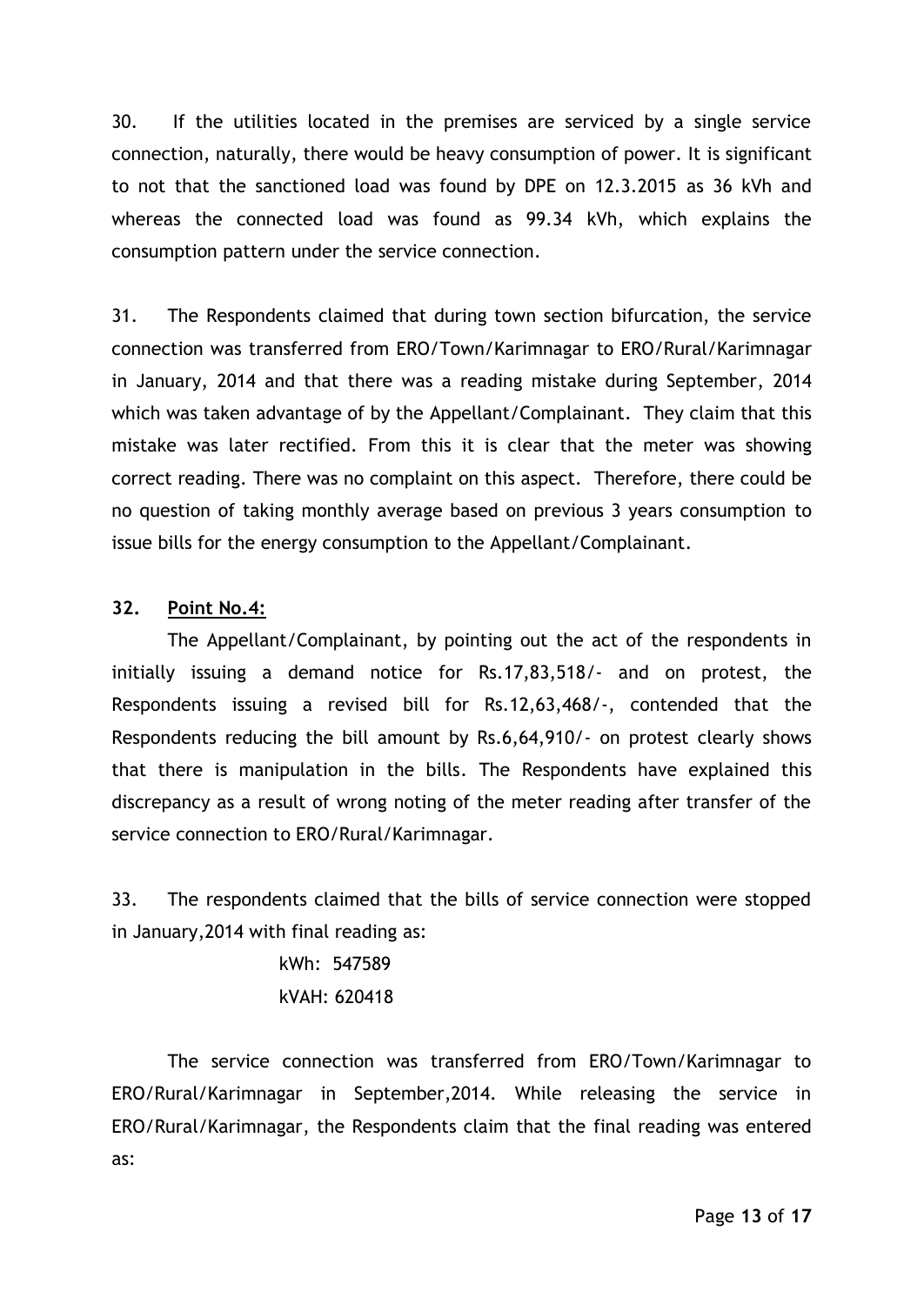# kWh: 547589 kVAH: 547589 (instead of 620418)

Thus, kVAH reading was excess billed for 72,829 units (6,20,418 – 5,47,589 = 72,829). Consequently, for the month of September,2014 there was excesss billing in the bill for RS.17,83,518.00 amounting to Rs.6,64,910/- representing the value for units 72,829 which was reduced and corrected to Rs.11,18,608/-. To this amount, the difference of closing balance of September,2014 and opening balance of October,2014 amountng to Rs.1,44,785/- representing arrears against old Service Connection No.110109156 was arrived at showing total arrears as Rs. 11,18,608+1,44,785= RS.12,63,393/-( total due). A revised bill for Rs.12,63,393/ was accordingly issued as per the reply dated 12-03-2015 of the AAO/ERO/Rural, TSNPDCL, Karimnagar.

34. The Respondents have explained why discrepancy occurred in issuing demand notice and why there was an occasion for correction in the bill. There was four months delay in communication between ERO/Town/Karimnagar and ERO/Rural/Karimnagar which caused avoidable delay in issuing bill to the Appellant/Complainant, which became a cause for the dispute and an excuse for non-payment of bills by the Appellant/Complainant right from January,2014. Pending the dispute, when the Appellant/Complainant's representative was asked to pay the admitted consumption charges, an amount of Rs.2 Lakhs was stated to have been paid through a Cheque No. 879386 dt.11-03-2015 as admitted by the DE/Operation/Karimnagar, which has to be given credit against the total amount due.

35. The representative of the Appellant/Complainant has vehemently contended that the firms under the service connection have become defunct and that there is no income and that the Appellant/Complainant is entitled to 24 monthly installments if at all there are any dues. He further contended that that M/s.Pushpanjali Country Resort was started by a woman entrepreneur (the Appellant/Complainant) and other units in the premised are registered with the Tourism Department and that these firms are entitled to concessional tariff and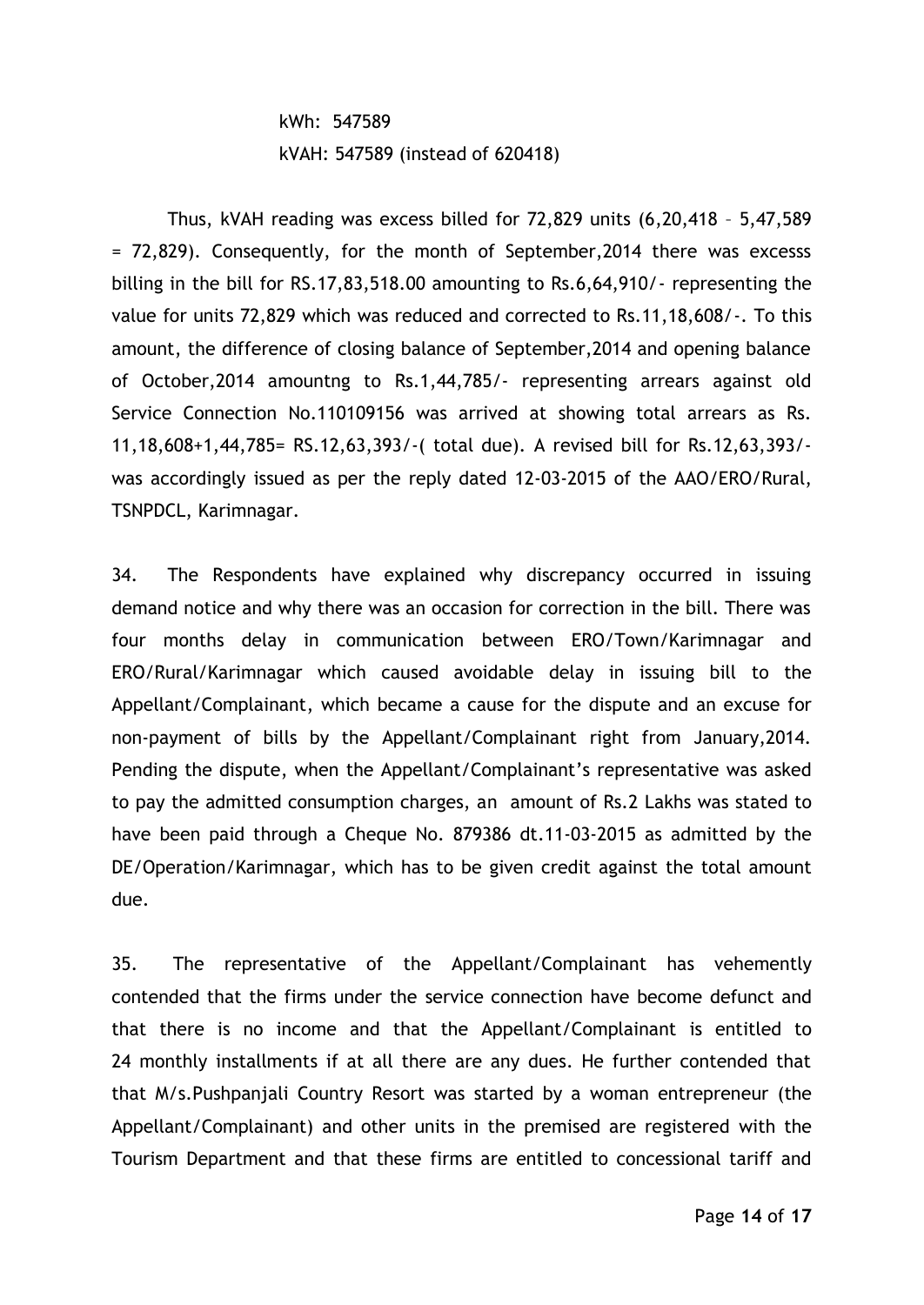encouragement apart from the government subsidy and therefore, concessional tariff is applicable to the present service connection. Having claimed so, the representative could not produce any document showing that the unit is entitled to concessional tariff or any government subsidy regarding the power consumption. Therefore, the contentions of the Appellant/Complainant on Point No.4 are untenable and have no relevance to the matter on hand.

#### **36. Point No.5:**

The discussion on points 1 to 4, 6 to 8 are sufficient indicators to deny any relief to the Appellant/Complainant, save regarding the 4 months delay, which stated to have occurred during the transfer of the record from ERO/Town to ERO/Rural resulting in non issue of regular power consumption bills and the present dispute, which was taken as an excuse for not paying the bills by the Appellant/Complainant till date. The Respondents are transfixed in awe of the representative of the Appellant/Complainant, who is a very experienced person. Still, the fact that it was the casual attitude of ERO/1Town and ERO/Rural which caused delay of more than 4 months in getting ready with demand notices that too with wrong noting of kVAH opening balance and the resultant faux pas giving an opportunity to the Appellant/Complainant to allege negligence on the part of the respondents. It may be noted that this is not the handiwork of the Appellant/Complainant.

37. Keeping in view of above reasons, it is quite reasonable to hold that the Appellant/Complainant is not liable to pay penalty and interest over the due amounts for the first four months, which has to be deducted from the overall total dues, less the amount paid during the pendency of the present dispute.

### 38. **Conclusions:**

(1). The claim of the Appellant/Complainant that the service connection is in the name of a fake firm which became defunct 10 years ago and that now there are Tourism units like (a) Bar and Restaurant (b) Pushpanjali Country Resort (c) Central AC function Hall (d) Non AC function hall (e) a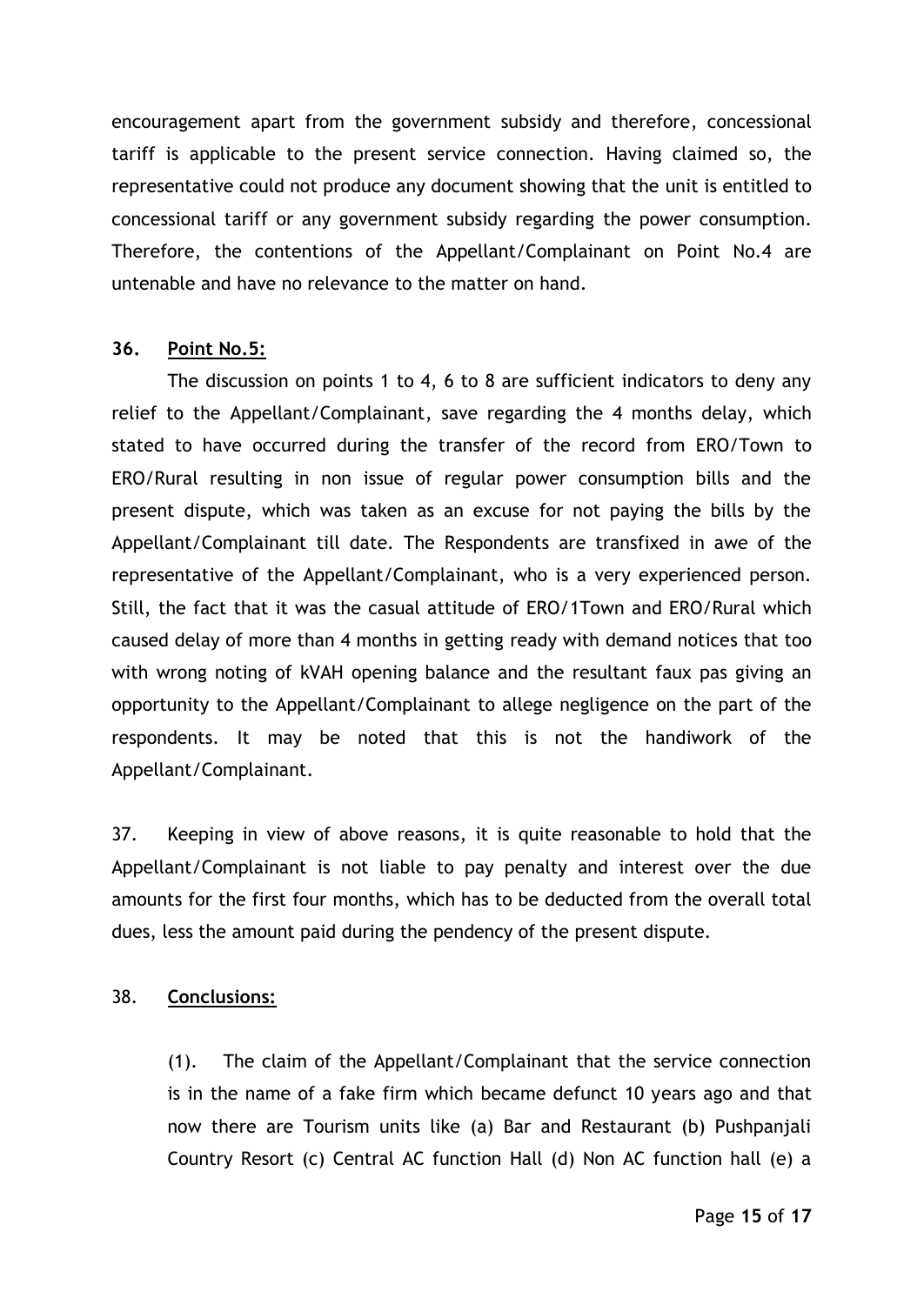lawn (f) Swimming pool which are mostly in disuse, would be self explanatory for the heavy consumption of energy which the Appellant/Complainant cannot avoid and evade payment of consumption charges on any pretext.

(2). There was casual attitude on the part of the ERC/Town/Karimnagar in giving incorrect kVAH reading to ERO/Rural/Karimnagar leading to issuing of incorrect bill with inflated amount, which was later reduced giving scope to the Appellant/ Complainant to raise serious allegations.

(3). There was four months communication delay between ERO/Town/ Karimnagar and ERO/Rural/Karimnagar which resulted in issuing Bills to the Appellant/Complainant with equal delay.

(4). There is nothing wrong with the meter and its recording of energy consumption from the service connection in this case.

(5). The CGRF in the present case has not given an opportunity of hearing to the Appellant/Complainant which is against the principles of natural justice. The CGRF should comply with the principles of natural justice and give an opportunity of hearing to the Appellant/Complainant in all cases.

(6). Since excessive meter reading was not because of faulty meter or its mishandling, but due to increased consumption of energy, the Appellant/ Complainant is not entitled to claim average consumption bill based on previous three (3) years consumption.

(7). The Appellant/Complainant is not liable to pay penalty and interest over the dues for the first four months, which have to be deducted from the overall total dues, less the amount paid by the Appellant/Complainant pending resolution of the present dispute. The Respondents are therefore directed to issue a fresh bill deducting penalty and interest for the first